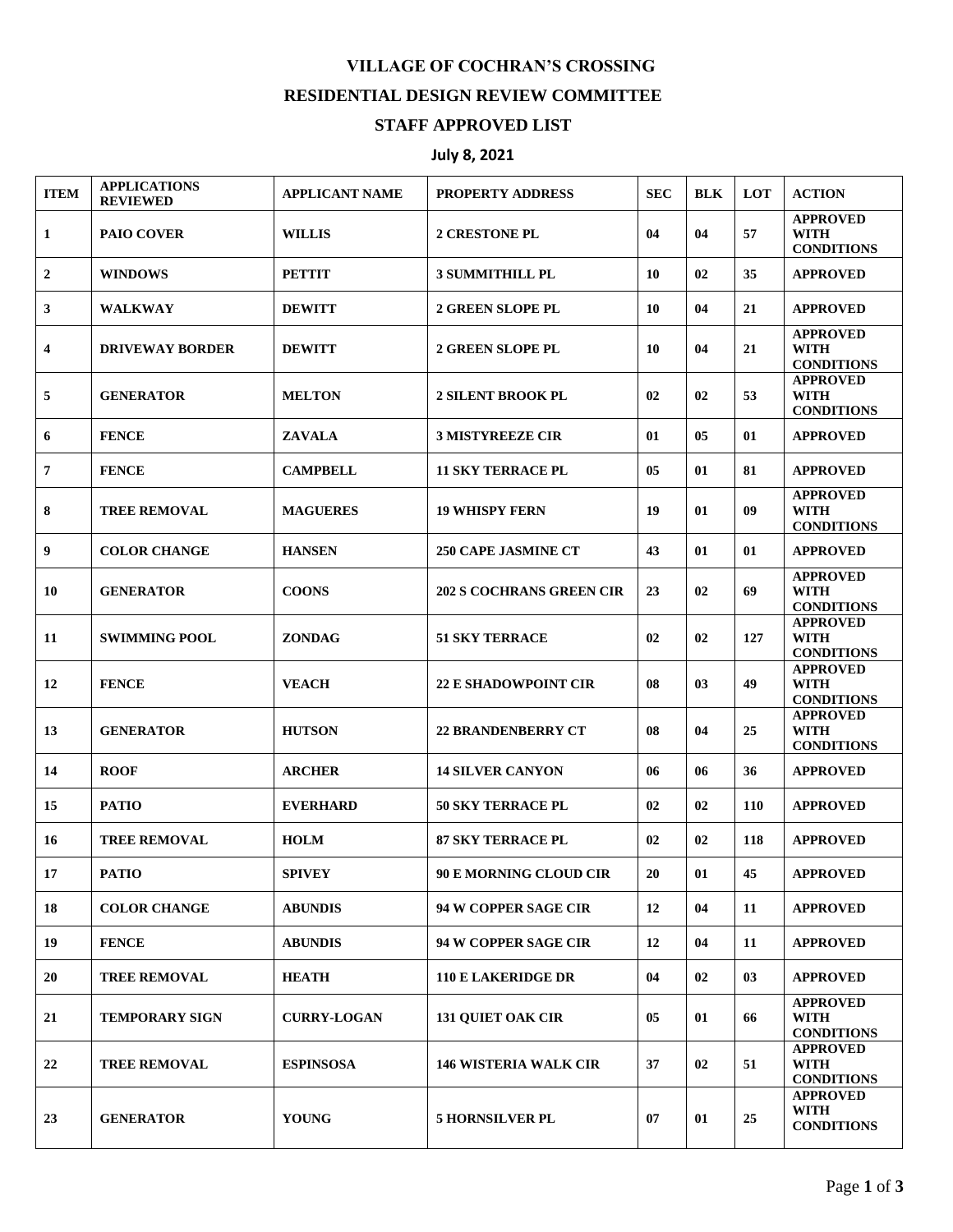| 24 | <b>GENERATOR</b>      | <b>BLOUNT</b>        | <b>14 FEATHERFALL PL</b>      | 02             | 01 | 29  | <b>APPROVED</b><br><b>WITH</b>                      |
|----|-----------------------|----------------------|-------------------------------|----------------|----|-----|-----------------------------------------------------|
| 25 | <b>COLOR CHANGE</b>   | <b>OLIVER</b>        | <b>19 TENDER VIOLET PL</b>    | 37             | 02 | 28  | <b>CONDITIONS</b><br><b>APPROVED</b>                |
| 26 | <b>ROOF CHANGE</b>    | <b>BRADBURY</b>      | <b>32 OTTER POND PL</b>       | 01             | 03 | 36  | <b>APPROVED</b>                                     |
| 27 | <b>ROOF CHANGE</b>    | <b>LILLEY</b>        | <b>30 WHISTLERS WALK PL</b>   | 01             | 05 | 39  | <b>APPROVED</b>                                     |
| 28 | <b>COLOR CHANGE</b>   | <b>NAMAN</b>         | 2 NIGHTWIND PL                | 17             | 01 | 50  | <b>APPROVED</b>                                     |
| 29 | <b>GENERATOR</b>      | <b>BOURN</b>         | <b>6 PALMER CREST PL</b>      | 55             | 02 | 02  | <b>APPROVED</b><br><b>WITH</b><br><b>CONDITIONS</b> |
| 30 | <b>WALKWAY</b>        | <b>RODRIGUEZ</b>     | <b>28 SILVER ELM PL</b>       | 01             | 03 | 74  | <b>APPROVED</b>                                     |
| 31 | <b>DRIVEWAY</b>       | <b>RODRIGUEZ</b>     | <b>28 SILVER ELM PL</b>       | 01             | 03 | 74  | <b>APPROVED</b>                                     |
| 32 | <b>COLOR CHANGE</b>   | <b>MATHIS</b>        | <b>43 RUMPLECREEK PL</b>      | 31             | 02 | 28  | <b>APPROVED</b>                                     |
| 33 | <b>COLOR CHANGE</b>   | <b>BRICKEN</b>       | <b>111 E LAKERIDGE DR</b>     | 0 <sup>3</sup> | 02 | 06  | <b>APPROVED</b>                                     |
| 34 | <b>COLOR CHANGE</b>   | <b>MATHIS</b>        | 115 WIND RIDGE CIR            | 30             | 02 | 09  | <b>APPROVED</b>                                     |
| 35 | <b>WINDOWS/DOORS</b>  | <b>MYERS</b>         | <b>11 AMBER SKY PL</b>        | 13             | 02 | 13  | <b>APPROVED</b>                                     |
| 36 | <b>WINDOWS</b>        | <b>SANDERSON</b>     | <b>7 FAWNMIST</b>             | 04             | 04 | 105 | <b>APPROVED</b>                                     |
| 37 | <b>FENCE</b>          | <b>SNELLENBERGER</b> | <b>73 PLACID HILL CIR</b>     | 0 <sup>3</sup> | 02 | 59  | <b>APPROVED</b>                                     |
| 38 | <b>SWIMMING POOL</b>  | <b>RAUCH</b>         | <b>35 E COLDBROOK CIR</b>     | 25             | 03 | 23  | <b>APPROVED</b><br><b>WITH</b><br><b>CONDITIONS</b> |
| 39 | <b>WINDOWS</b>        | <b>BERRY</b>         | <b>40 HIGHBUSH CT</b>         | 42             | 04 | 14  | <b>APPROVED</b>                                     |
| 40 | <b>GENERATOR</b>      | <b>PAN</b>           | <b>58 LYRIC ARBOR CIR</b>     | 38             | 01 | 10  | <b>APPROVED</b><br><b>WITH</b><br><b>CONDITIONS</b> |
| 41 | <b>GENERATOR</b>      | <b>GRIFFIN</b>       | <b>15 MORNING CLOUD CIR</b>   | 20             | 02 | 12  | <b>APPROVED</b><br><b>WITH</b><br><b>CONDITIONS</b> |
| 42 | <b>FENCE</b>          | <b>VAUGHAN</b>       | <b>26 E SHADOWPOINT CIR</b>   | 08             | 03 | 48  | <b>APPROVED</b><br><b>WITH</b><br><b>CONDITIONS</b> |
| 43 | <b>FENCE</b>          | <b>WEHR</b>          | <b>187 N GOLDEN ARROW CIR</b> | 12             | 01 | 02  | <b>APPROVED</b><br><b>WITH</b><br><b>CONDITIONS</b> |
| 44 | <b>SCREENED PATIO</b> | <b>TRUST</b>         | <b>6 STEEPBANK DR</b>         | 30             | 01 | 33  | <b>APPROVED</b><br><b>WITH</b><br><b>CONDITIONS</b> |
| 45 | <b>HOME REMODEL</b>   | <b>RAUCH</b>         | <b>35 E COLDBROOK CIR</b>     | 05             | 03 | 23  | <b>APPROVED</b><br><b>WITH</b><br><b>CONDITIONS</b> |
| 46 | POOL DEMO             | <b>NG</b>            | <b>15 AUTUMN CRESCENT</b>     | 09             | 03 | 16  | <b>APPROVED</b><br><b>WITH</b><br><b>CONDITIONS</b> |
| 47 | <b>SWIMMING POOL</b>  | <b>NG</b>            | <b>15 AUTUMN CRESCENT</b>     | 09             | 03 | 16  | <b>APPROVED</b><br><b>WITH</b><br><b>CONDITIONS</b> |
| 48 | <b>COLOR CHANGE</b>   | <b>SMITH</b>         | <b>50 LYRIC ARBOR CIR</b>     | 38             | 01 | 12  | <b>APPROVED</b>                                     |
| 49 | <b>WINDOWS/DOORS</b>  | <b>SMITH</b>         | 50 LYRIC ARBOR CIR            | 38             | 01 | 12  | <b>APPROVED</b>                                     |
| 50 | <b>FENCE</b>          | <b>FAMBRINI</b>      | <b>6 SKYLAND PL</b>           | 06             | 06 | 14  | <b>APPROVED</b>                                     |
| 51 | <b>POOL DEMO</b>      | <b>BOGAN</b>         | <b>15 HIDDEN POND PL</b>      | 04             | 04 | 30  | <b>APPROVED</b><br>WITH<br><b>CONDITIONS</b>        |